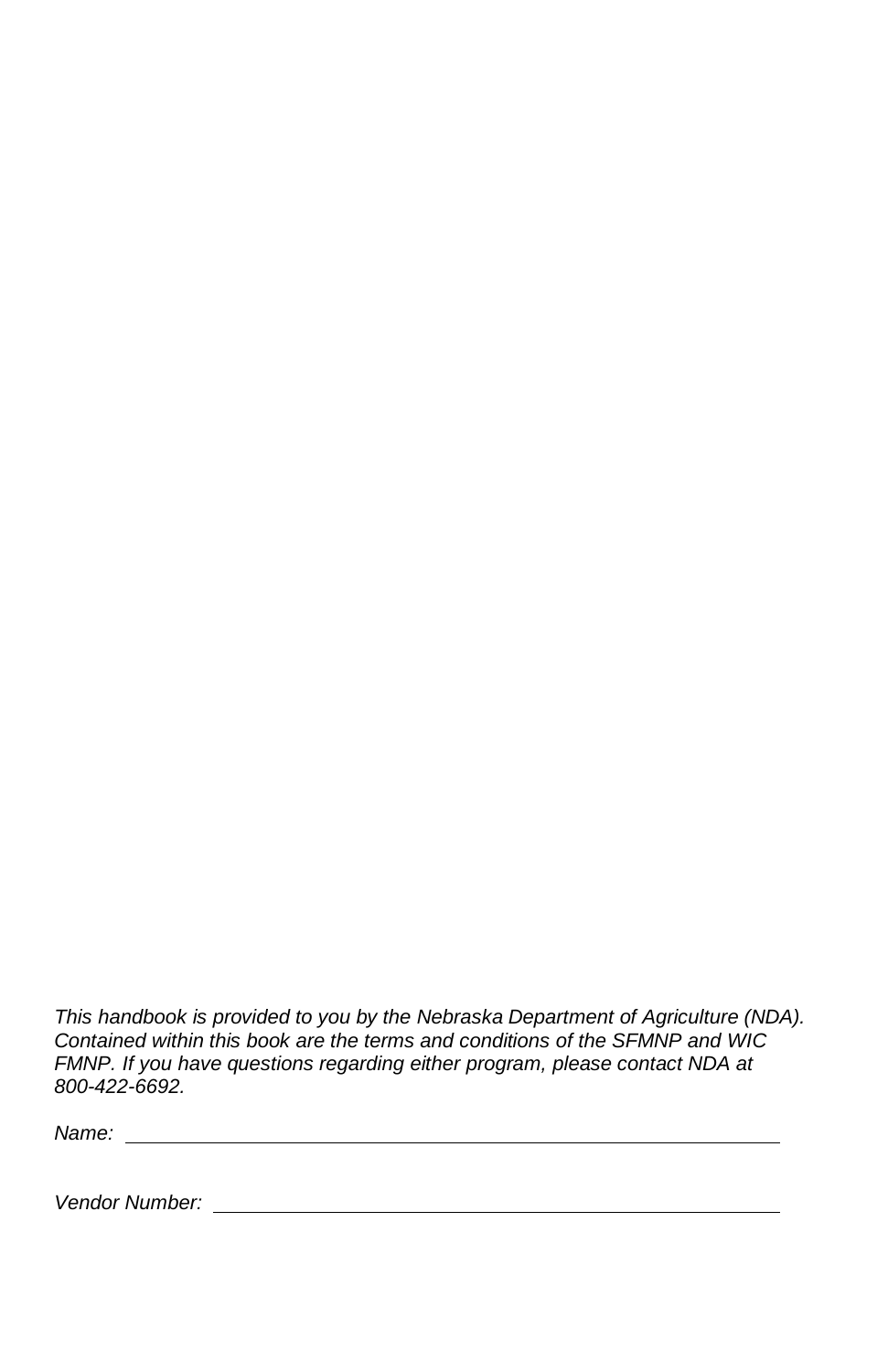## **NEBRASKA SENIOR FARMERS MARKET NUTRITION PROGRAM AND WOMEN INFANTS AND CHILDREN FARMERS MARKET NUTRITION PROGRAM HANDBOOK**

The Senior Farmers Market Nutrition Program (SFMNP) and Women, Infants and Children Farmers Market Nutrition Program (WIC FMNP) are Congressionally authorized programs that are administered by the Nebraska Department of Agriculture (NDA) and the Nebraska Department of Health and Human Services (DHHS). They are jointly funded by the State of Nebraska and the U.S. Department of Agriculture (USDA), Food and Nutrition Service (FNS). Both programs serve the dual purposes of providing fresh, nutritious, unprepared, locally grown foods for human consumption to nutritionally at risk, low-income seniors, women and children and stimulating the demand for produce sold at NDA certified produce stands.

This handbook sets forth the terms and conditions of the 2016 SFMNP and WIC FMNP. Farmers who have participated in an interactive training session, entered into an agreement with NDA, and completed the certification steps on the Nebraska Farmers Market Online Database within the past three (3) years are automatically enrolled to participate in both programs. Agreements are valid for three (3) years and will expire at the end of the 2018 program year. Neither the farmer nor NDA has an obligation to renew their agreement and either party may terminate it for cause after providing advance written notification to the other party. If there are any changes to either program, they will be reflected in the *SFMNP and WIC FMNP Handbook*, which are sent to certified farmers every year.

SFMNP and WIC FMNP are similar in nature and operate the same way. Therefore, program rules including training, certification, eligible and ineligible food choices (except honey), proper coupon redemption procedures, certified vendor identification, guidelines for storing coupons safely, equitable treatment of participants, guidelines for canceling coupons, Civil Rights compliance, sanctions, disqualifications, and appeal processes are identical to one another. Certification automatically allows farmers to accept any SFMNP or WIC FMNP coupons that are properly presented in exchange for eligible foods. Certification for both programs will expire at the end of the certification period.

Certified farmers are guaranteed payment, so long as they comply with program rules. Certified farmers who handle SFMNP and WIC FMNP coupon transactions must follow certain federal and state regulations. SFMNP and WIC FMNP certified farmers are held accountable for understanding all procedures and rules of both programs and are responsible for training all other persons who will be acting on their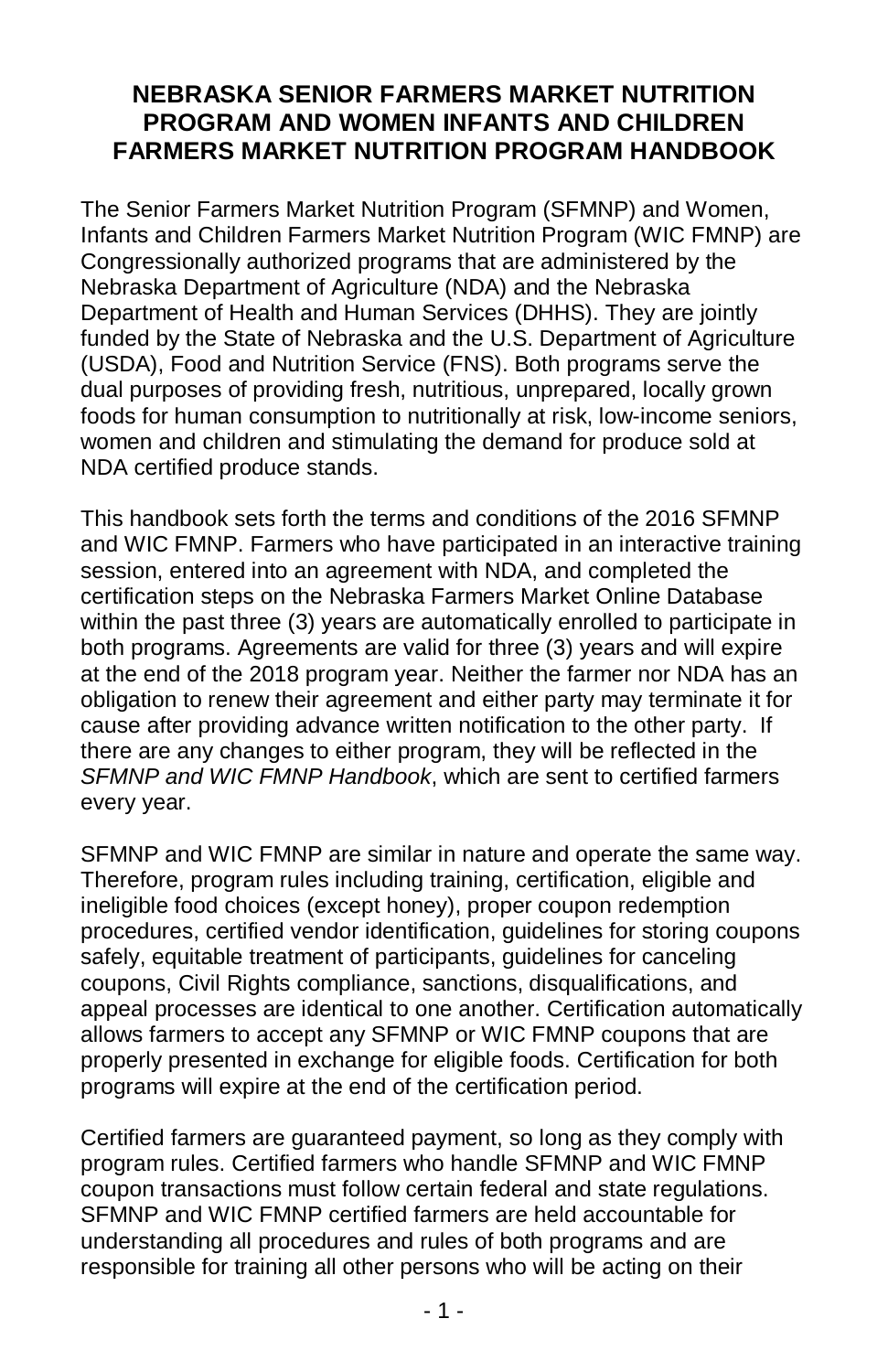behalf at their farmstand(s). Failure to comply with these rules will result in non-payment, suspension, and/or disqualification from both programs. Compliance with the following rules is required by all Nebraska SFMNP and WIC FMNP certified farmers.

- **Eligible Food Choices.** Only fresh, nutritious, unprepared, locally grown fruits, vegetables, herbs, (and honey for SFMNP) for human consumption may be purchased with SFMNP and WIC FMNP coupons. Honey is not an eligible food under WIC FMNP. Eligible foods may not be processed or prepared beyond their natural state except for the usual harvesting and cleaning processes. The term "locally grown" means product grown either in Nebraska or in an adjacent county to Nebraska's border. There are no exceptions. Certified SFMNP and WIC FMNP farmers must provide eligible foods at the current price or less than the current price charged to other customers. For a complete list of eligible foods, please refer to the part of this document entitled, "Eligible Food List."
- **Ineligible Food Choices.** Prohibited purchases with SFMNP and WIC FMNP coupons include, but may not be limited to:
	- 1. Grocery store purchases;
	- 2. Non-locally grown fresh fruits, vegetables, herbs, and/or honey;
	- 3. Whipped, sugared, creamed, dried, flavored, fruited, pasteurized, or infused honey;
	- 4. Processed fruit or vegetable products, such as jams and jellies, popcorn, juices and ciders, and baked goods of any kind, including fruit pies and breads; and
	- 5. A partial list of other ineligible items include dried fruits or vegetables, prunes (dried plums), raisins (dried grapes), sun-dried tomatoes, and dried chili peppers; potted fruit or vegetable plants; potted or dried herbs; wild rice; nuts of any kind (even raw); maple syrup; cider; seeds; eggs; meat; cheese; seafood; and (under WIC FMNP only, honey).
- **Valid SFMNP and WIC FMNP Coupons.** SFMNP and WIC FMNP coupons may only be accepted for the purchase of eligible foods. SFMNP and WIC FMNP participants or their authorized representative (or proxy) may purchase eligible items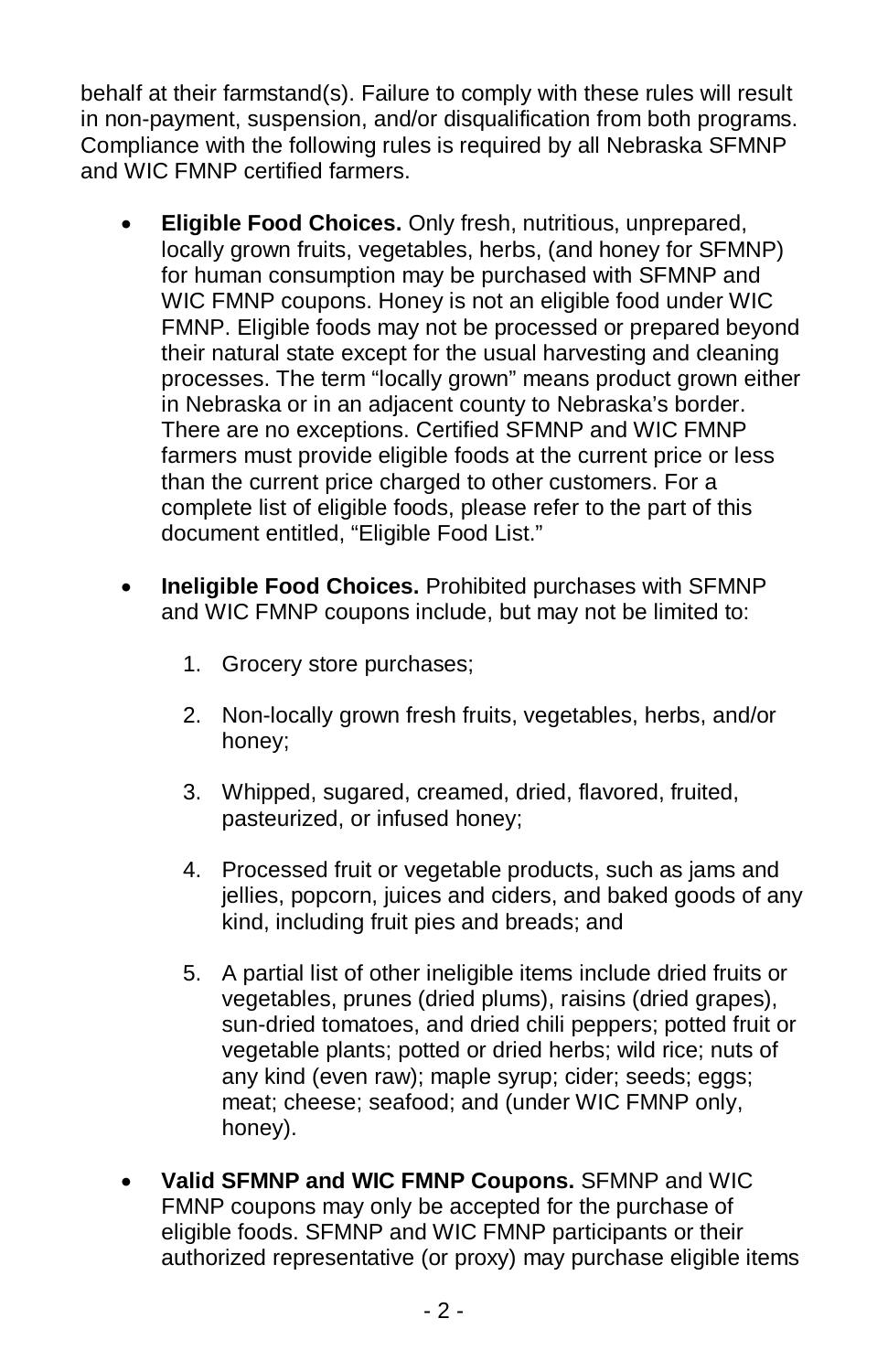with their coupons. Coupons with missing signatures will not be accepted.

- **Void Dates.** Certified farmers must adhere to the following dates:
	- 1. SFMNP and WIC FMNP coupons can be accepted from SFMNP and WIC FMNP participants or their authorized representative (proxy) on or before the last valid date (October 31) of each program year. Coupons cannot be accepted after this time. Coupons from previous years are invalid and cannot be used in exchange for produce.
	- 2. Certified farmers must deposit all SFMNP and WIC FMNP coupons accepted during that program season on or prior to November 30 in order to receive coupon redemption money.
- **Certified Farmer Identification.** While participating in SFMNP and WIC FMNP, certified farmers are responsible for visibly posting their SFMNP/WIC FMNP certified farmer ID stall sign for the current program year. This sign is used to identify farmers who accept SFMNP and WIC FMNP coupons. Signs are available via the Nebraska Farmers Market Online Database. If an ID stall sign is lost or severely damaged, farmers are asked to access their vendor profile on the database to print an additional sign. Certified farmers are also responsible for appropriately entering their farmer's program ID number on the face of each SFMNP and WIC FMNP coupon they deposit. The certification ID number may be entered either at the time of the sales transaction or at a later date, just so long as it is entered prior to the time the coupon is deposited.
- **Storing SFMNP and WIC FMNP Coupons.** Certified farmers will be responsible for safely storing coupons in a secure location. A locked box or cash register is needed in order to meet this requirement.
- **Canceling SFMNP and WIC FMNP Coupons.** Farmers are also responsible for canceling SFMNP and WIC FMNP coupons. There are two options for canceling the coupons. The first option is handwriting the farmer identification number on the coupon. The second option is rubber stamping the farmer identification number on the coupon. Rubber stamps are available from NDA. In either of these options, the farmer identification number must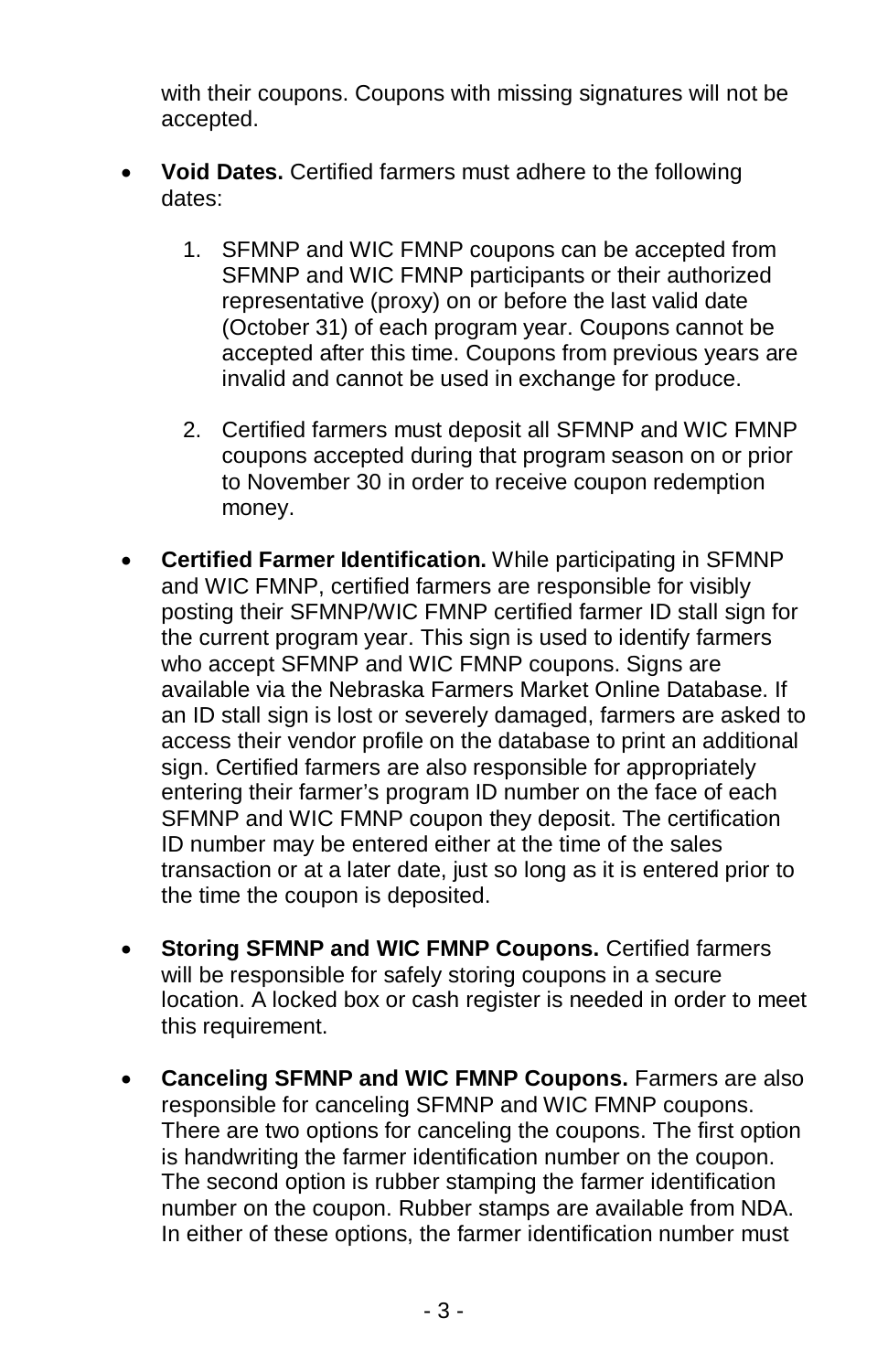legibly appear on the face of the coupon. A farmer's individual vendor number will be the same for both programs.

• **Payment.** SFMNP and WIC FMNP coupons may be deposited at any financial institution (bank, savings and loan, or credit union) by appropriately endorsing each coupon. A coupon presented for payment in which the \$3 amount payable has been altered will not be honored by the program's bank. Each transacted SFMNP and WIC FMNP coupon must contain a valid farmer identification number and shall be batched for reimbursement under that identifier. This is required in order for the coupon to be valid and available for redemption. A coupon will be void and not paid, if the valid farmer certification ID number is not appropriately entered on the face of the coupon, is unreadable, or is missing. The coupon will also be void and not paid, if the participant's signature (or authorized representative's signature) on the face of the coupon is missing, is not endorsed, or is deposited after November 30 of the current program year.

A coupon may be resubmitted for payment in the event that the farmer signature or farmer certification identification error can be properly and legally corrected by the farmer. NDA may deny the farmer payment for improperly redeemed SFMNP or WIC FMNP coupons and may demand refunds for payments already made on improperly redeemed coupons.

- **No Cash, Change, Credits, or Refunds.** SFMNP and WIC FMNP coupons may never be exchanged for cash. Change or credit may never be given to a customer using SFMNP or WIC FMNP coupons. SFMNP and WIC FMNP participants may only receive fresh, nutritious, unprepared, locally grown fruits, vegetables, herbs, (and/or honey for SFMNP) for human consumption in exchange for SFMNP or WIC FMNP coupons. Credit or refunds may not be issued on items returned that were purchased with SFMNP or WIC FMNP coupons. Farmers are prohibited from cashing coupons accepted by non-certified farmers.
- **Nondiscrimination.** Certified farmers participating in both programs may not refuse to accept properly presented SFMNP or WIC FMNP coupons in exchange for fresh, nutritious, unprepared, locally grown fruits, vegetables, herbs (and/or honey for SFMNP) for human consumption. Farmers must agree to establish and maintain nondiscriminatory sales transaction procedures including, but not limited to: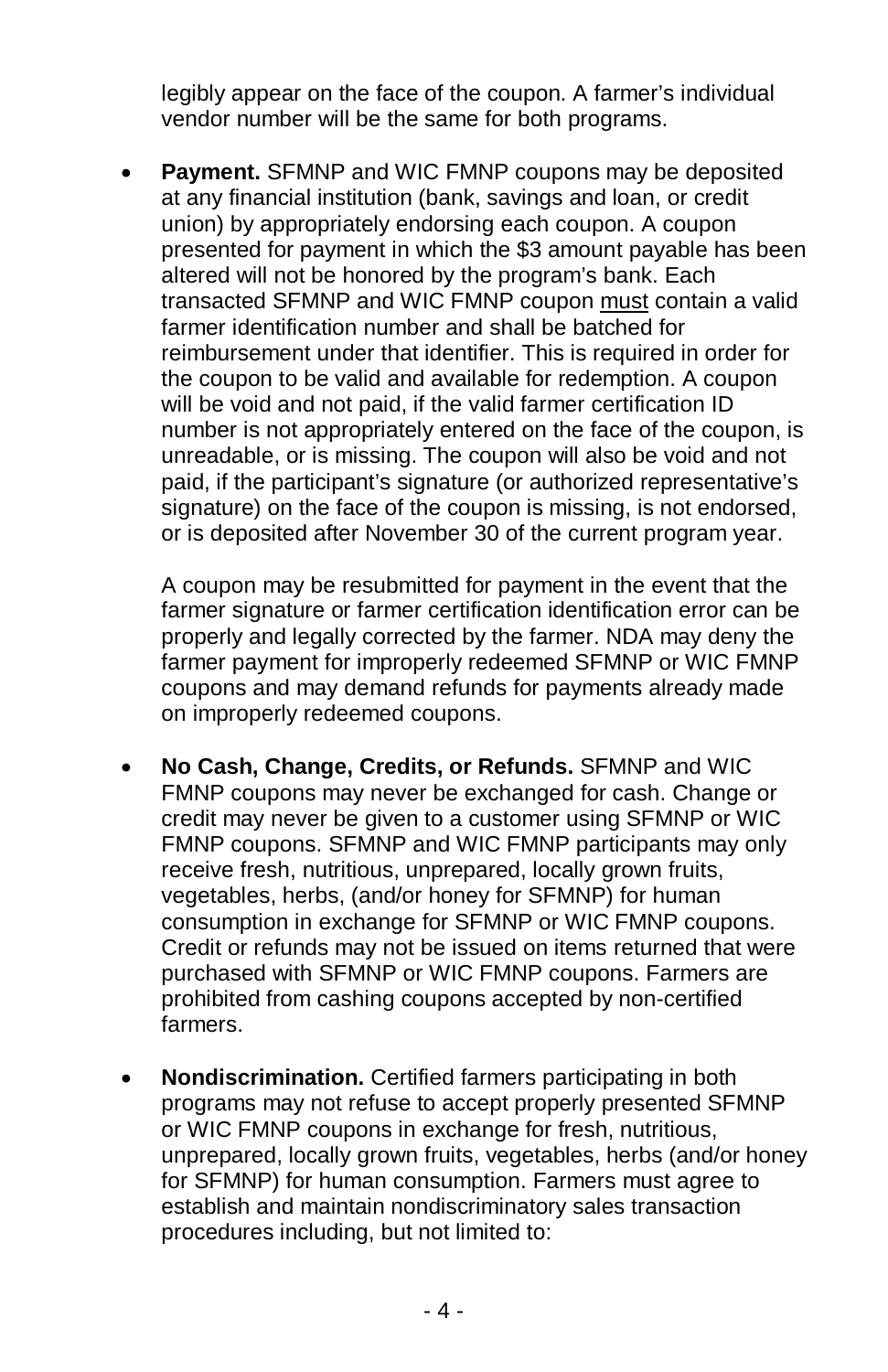- 1. Acceptance of SFMNP and WIC FMNP coupons in the same manner as required of all customers using SFMNP and WIC FMNP coupons;
- 2. Providing equitable treatment to SFMNP and WIC FMNP participants;
- 3. Providing eligible foods to SFMNP and WIC FMNP participants that will be of the same quality and cost as that sold to other customers;
- 4. Charging SFMNP and WIC FMNP participant(s) or their designated proxy a price for an item that is not greater than that charged to non-participants;
- 5. Will not charge participants for item(s) not received;
- 6. Offering SFMNP and WIC FMNP participant(s) the same courtesies and providing equal treatment to them as they would to other customers; and
- 7. Accepting properly presented SFMNP and WIC FMNP coupon(s) in exchange for fresh, nutritious, unprepared, locally grown fruits, vegetables, herbs, (and honey for SFMNP) for human consumption.

In accordance with Federal civil rights law and U.S. Department of Agriculture (USDA) civil rights regulations and policies, the USDA, its Agencies, offices, and employees, and institutions participating in or administering USDA programs are prohibited from discriminating based on race, color, national origin, sex, disability, age, or reprisal or retaliation for prior civil rights activity in any program or activity conducted or funded by USDA.

Persons with disabilities who require alternative means of communication for program information (e.g. Braille, large print, audiotape, American Sign Language, etc.), should contact the Agency (State or local) where they applied for benefits. Individuals who are deaf, hard of hearing or have speech disabilities may contact USDA through the Federal Relay Service at (800) 877-8339. Additionally, program information may be made available in languages other than English.

To file a program complaint of discrimination, complete the USDA Program Discrimination Complaint Form, (AD-3027) found online at: http://www.ascr.usda.gov/complaint\_filing\_cust.html,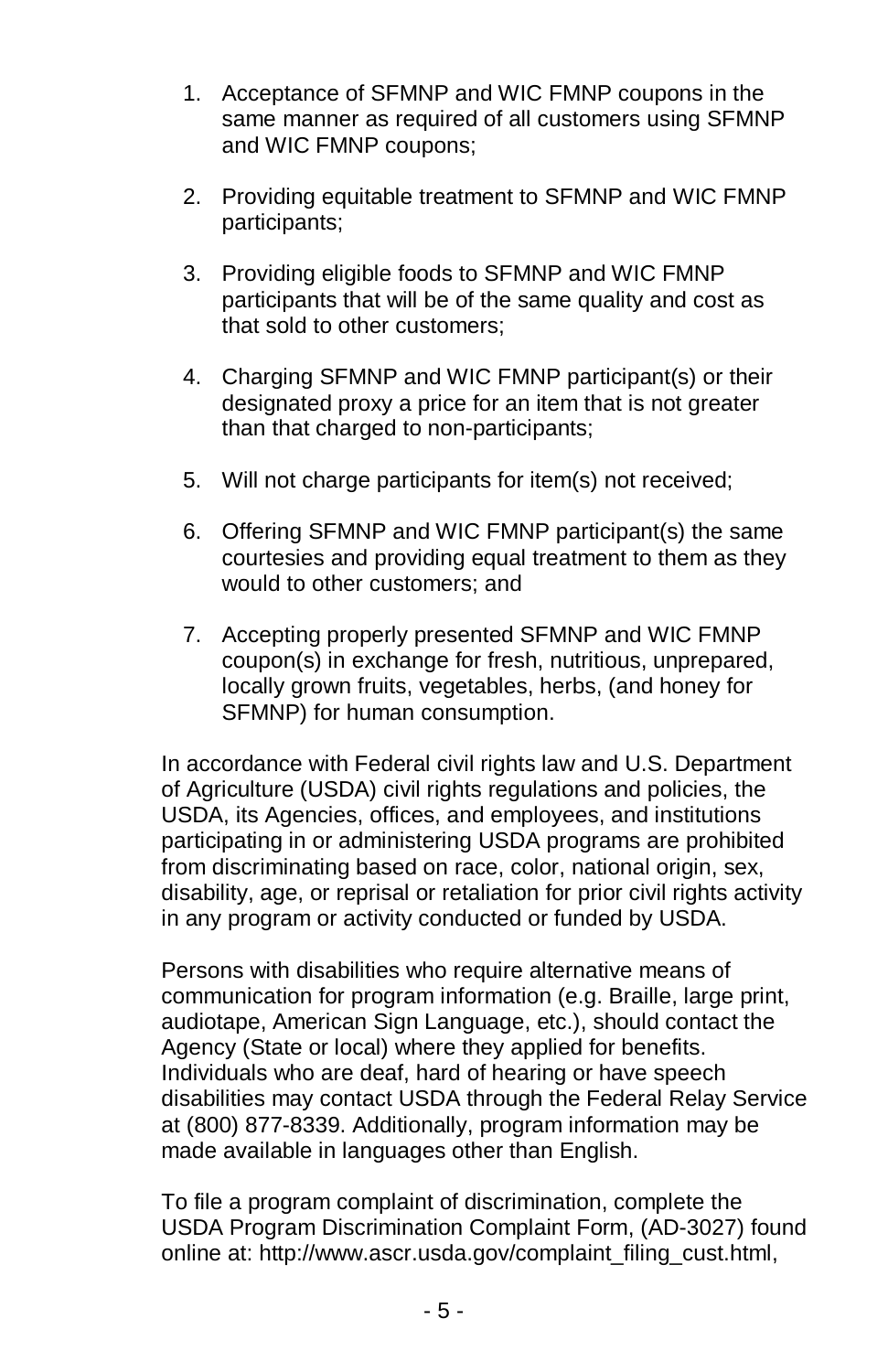and at any USDA office, or write a letter addressed to USDA and provide in the letter all of the information requested in the form. To request a copy of the complaint form, call (866) 632-9992. Submit your completed form or letter to USDA by:

- (1) Mail: U.S. Department of Agriculture Office of the Assistant Secretary for Civil Rights 1400 Independence Avenue, SW Washington, D.C. 20250-9410;
- (2) Fax: (202) 690-7442; or
- (3) Email: program.intake@usda.gov.

This institution is an equal opportunity provider.

• **Civil Rights Compliance.** The State agencies warrant and assure that they will comply, as applicable to it, with Title VI of the Civil Rights Act of 1964 (42 U.S.C. 2000d et seq.), Title IX of the Education Amendments of 1972 (20 U.S.C. 1681, et seq.), Section 504 of the Rehabilitation Act of 1973 (29 U.S.C. 794), Age Discrimination Act of 1975 (42 U.S.C. 610, et seq.), all provisions required by implementing regulations of the Department of Agriculture, Department of Justice Enforcement Guidelines, and FNS directives and guidelines. They also will comply with the Americans with Disabilities Act of 1990, to the extent that no person shall, on the grounds of race, color, national origin, age, disability, or sex be excluded from participation in, denied benefits of, or otherwise be subjected to discrimination under any program or activity for which the agency receives federal financial assistance. (Not all prohibited bases will apply to all programs and/or employment activities.)

No person shall be excluded from participation in, denied benefits of, or otherwise be subjected to discrimination under any program or activity for which the agency receives federal financial assistance.

Farmers and the State agencies shall comply with all local, State, and Federal statutes regarding Civil Rights laws and equal opportunity employment. Farmers and their market staff must know where to mail a Civil Rights complaint. Complaints will be accepted orally, written, or anonymously. Any person alleging discrimination on the basis of a protected class can file a complaint within 180 days of the alleged discriminatory action.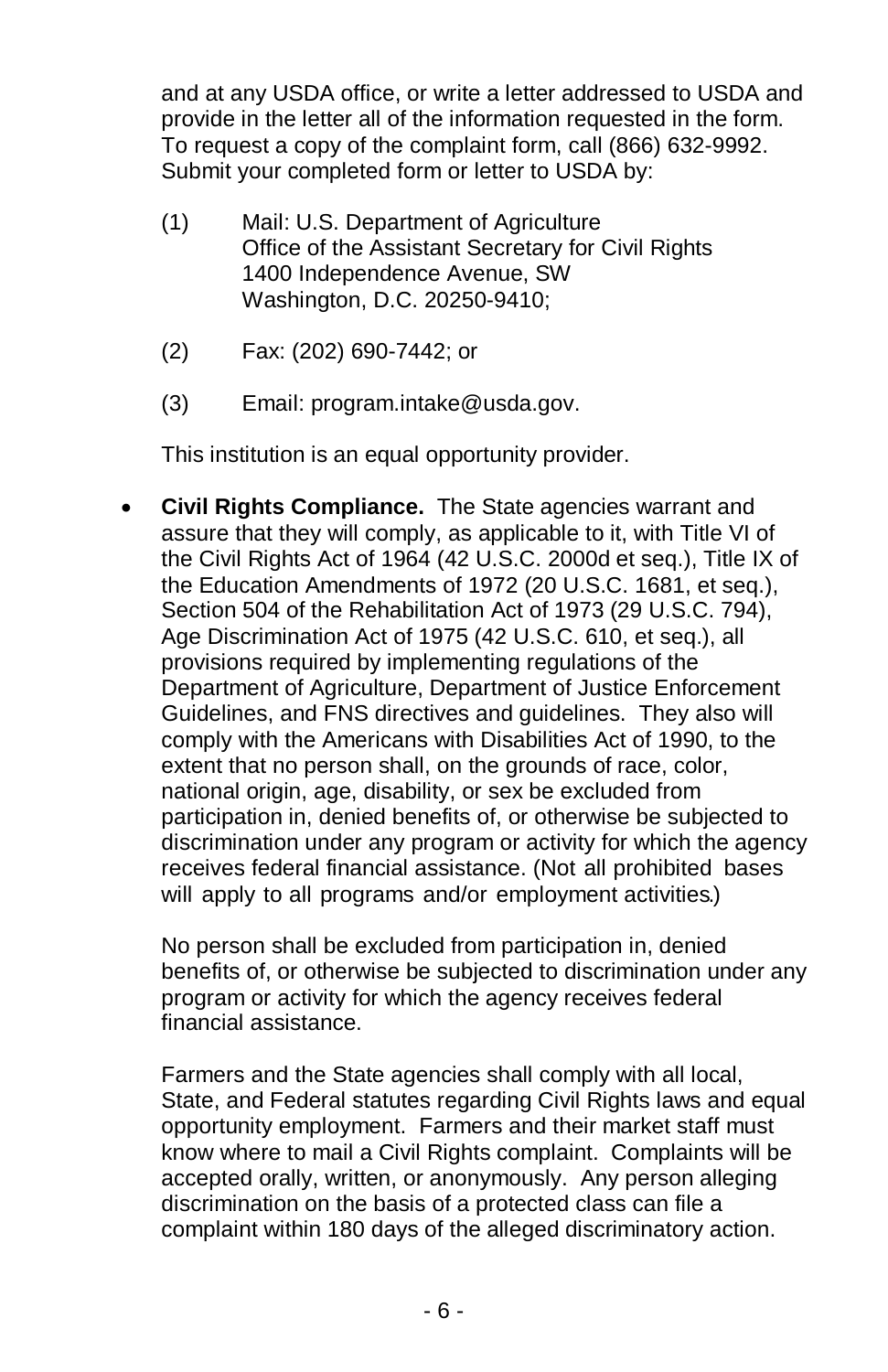- **Other Requirements.** Certified SFMNP and WIC FMNP farmers also agree to the following:
	- 1. Provide information as NDA may require for its periodic reports to USDA's Food and Nutrition Service;
	- 2. Accept training on SFMNP and WIC FMNP procedures and provide training to any employees with SFMNP and WIC FMNP responsibilities for such procedures;
	- 3. Agree to be monitored for compliance with SFMNP and WIC FMNP requirements, including both overt and covert monitoring;
	- 4. Be held accountable for actions of the farmer and his/her employees in the provision of eligible foods and related activities;
	- 5. Comply with the nondiscrimination provisions of USDA regulations;
	- 6. Notify NDA, if the farmer ceases operation prior to the end of the authorization period;
	- 7. Pay NDA for any coupons transacted in violation of the farmer agreement;
	- 8. Will not collect sales tax on SFMNP or WIC FMNP coupon purchases;
	- 9. Will not seek restitution from SFMNP or WIC FMNP participants for coupons not paid;
	- 10. Will not issue cash change for purchases that are in an amount less than the value of the SFMNP or WIC FMNP coupon(s); and
	- 11. Will not commit fraud or engage in other illegal activity. If so, the farmer is liable to prosecution under applicable Federal, State, or local laws.
- **Program Violations.** Farmers who do not comply with program rules will receive written notification from NDA. Noncompliance with SFMNP and WIC FMNP rules and regulations will result in a violation. The level of sanction farmers receive will depend upon the severity of the violation. Failure to adhere to program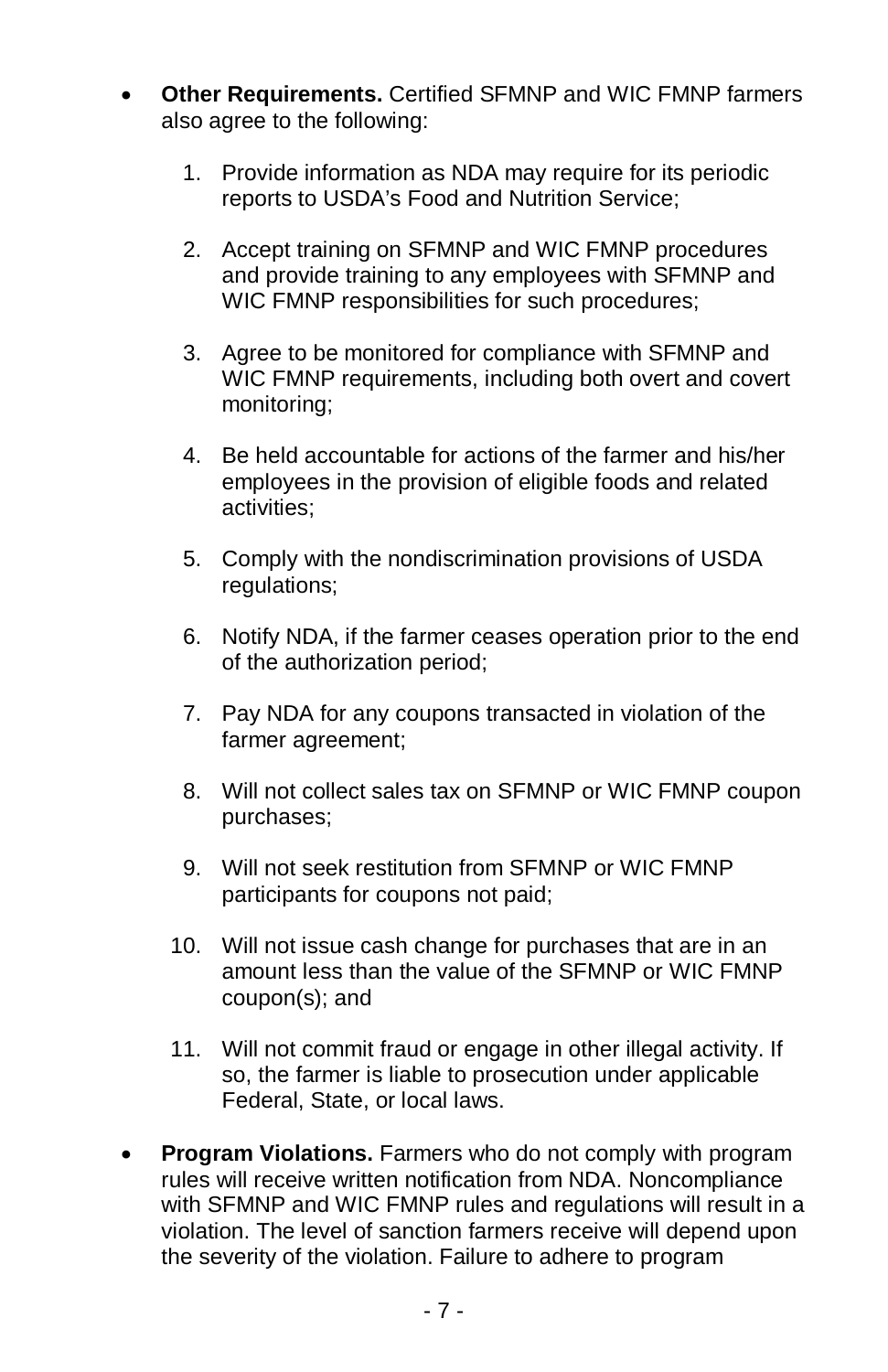regulations may result in non-payment, suspension, or even disqualification from both programs. Below, there is a chart showing some of the violations of both programs and the sanctions imposed as a result. The violations and respective sanctions for SFMNP and WIC FMNP are identical.

| <b>Violation</b>                                                                                                                                                                                                                                                                                                                                                                                                                                                                                                                                                                                                                                                                                                                                                                                                                                                                                                                                                                                                                                                                                                                                                                                                                                                        | <b>Sanction</b>                                                                                                                                                                                                                                                                                                                |
|-------------------------------------------------------------------------------------------------------------------------------------------------------------------------------------------------------------------------------------------------------------------------------------------------------------------------------------------------------------------------------------------------------------------------------------------------------------------------------------------------------------------------------------------------------------------------------------------------------------------------------------------------------------------------------------------------------------------------------------------------------------------------------------------------------------------------------------------------------------------------------------------------------------------------------------------------------------------------------------------------------------------------------------------------------------------------------------------------------------------------------------------------------------------------------------------------------------------------------------------------------------------------|--------------------------------------------------------------------------------------------------------------------------------------------------------------------------------------------------------------------------------------------------------------------------------------------------------------------------------|
| Accepting SFMNP or WIC FMNP coupons for non-<br>$\bullet$<br>locally grown fruits, vegetables, herbs, and/or honey;<br>Exchanging ineligible products for coupons;<br>Accepting SFMNP or WIC FMNP coupons in<br>exchange for cash;<br>Cashing SFMNP or WIC FMNP coupons for a<br>non-certified farmer:<br>Refusal to accept valid SFMNP or WIC FMNP<br>coupons for locally grown, fresh fruits, vegetables,<br>herbs (and/or honey for SFMNP);<br>Failure to permit or comply with procedures regarding<br>on-site inspections;<br>Charging SFMNP or WIC FMNP participants a price<br>٠<br>for an item that is greater than that charged to<br>non-participants;<br>Charging for items not received;<br>Participating in discriminatory practices;<br>Abusive or discriminatory treatment of SFMNP or WIC<br>FMNP participants or staff; and<br>Failure to register and certify scales used in direct<br>sales. Farmers who use a scale to determine the price<br>of a product at the time of the sale must ensure that<br>the scale is a commercial, certifiable scale registered<br>and certified by the Food Safety and Consumer<br>Protection area of NDA. (For more information<br>regarding Nebraska Weights and Measures Act,<br>contact NDA at (866) 471-4292.) | May result in immediate<br>suspension from both<br>programs. If a suspension is<br>issued, it will be followed by<br>disqualification for the<br>remainder of the current<br>year, if the violation is not<br>successfully challenged by<br>the farmer.                                                                        |
| Noncompliance with SFMNP and WIC FMNP rules<br>$\bullet$<br>and procedures as outlined in the Farmer/NDA<br>agreement not specifically listed as a violation;<br>Giving change;<br>Accepting SFMNP or WIC FMNP coupons after the<br>programs' closing dates; and<br>Failure to appropriately display the SFMNP/WIC<br>FMNP certified farmer ID stall sign for the current<br>program year.                                                                                                                                                                                                                                                                                                                                                                                                                                                                                                                                                                                                                                                                                                                                                                                                                                                                              | $1st$ and $2nd$ violation –<br>warning letters.<br>3 <sup>rd</sup> violation may result in a<br>suspension from both<br>programs. If a suspension is<br>issued, it will be followed by<br>a disqualification for the<br>remainder of the current<br>year, if the violation is not<br>successfully challenged by<br>the farmer. |
| Commit fraud or engage in other illegal activity.                                                                                                                                                                                                                                                                                                                                                                                                                                                                                                                                                                                                                                                                                                                                                                                                                                                                                                                                                                                                                                                                                                                                                                                                                       | Disqualification without<br>reinstatement and liable to<br>prosecution under applicable<br>Federal, State, or local laws.                                                                                                                                                                                                      |

• **Suspensions.** If a certified farmer is suspended, the suspension period will become effective from the date of receipt of certified mail notification. During the suspension time, the farmer's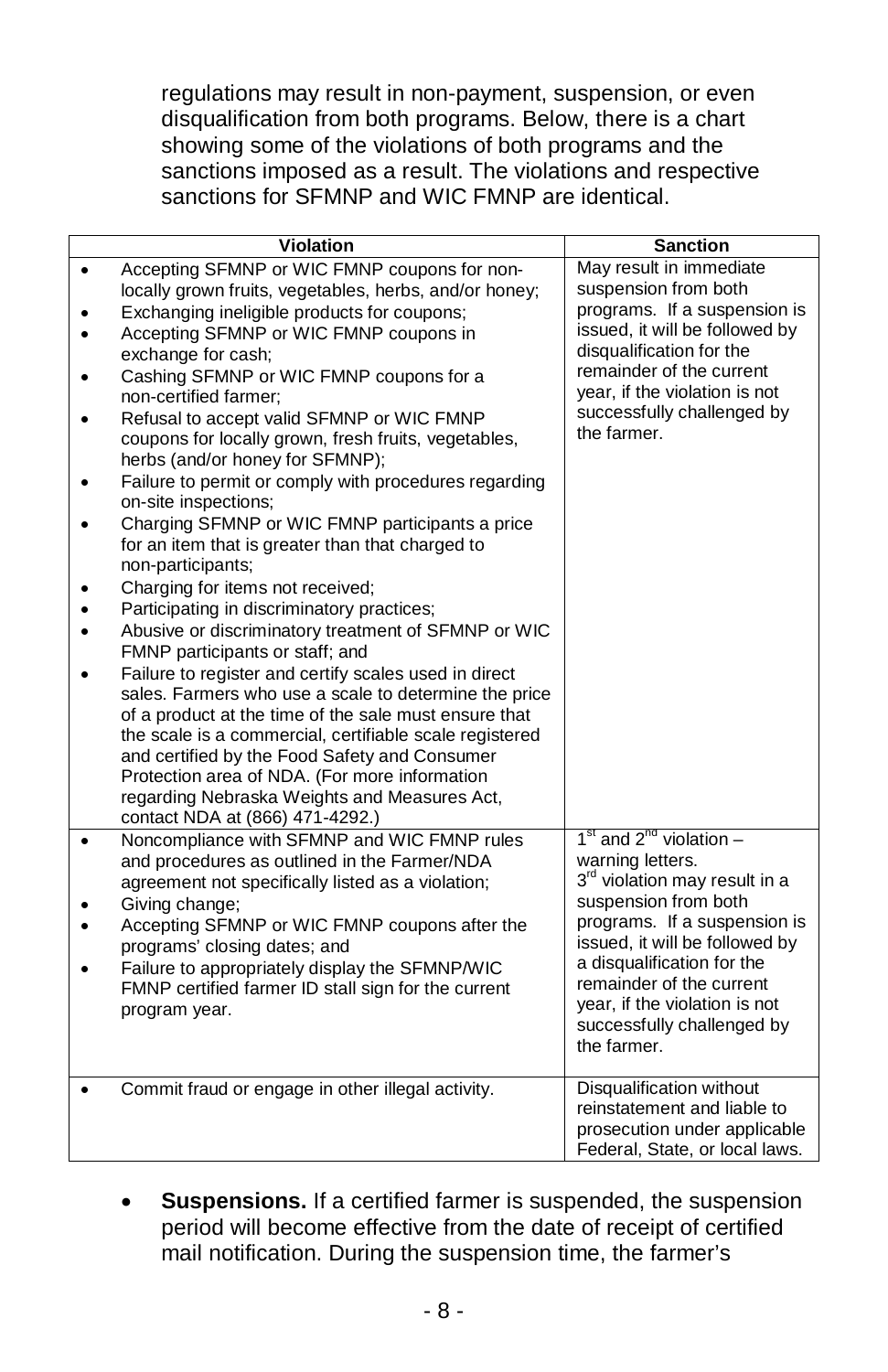certified SFMNP and WIC FMNP farmer identification number will become temporarily disabled, preventing the farmer from redeeming SFMNP and WIC FMNP coupons. During the suspension period, the farmer must refrain from participation in both programs. Suspension in SFMNP will result in an automatic suspension from WIC FMNP and vice versa.

The suspension penalty will be in effect for a maximum of thirty (30) days, during which time the farmer may appeal the suspension notice. If no appeal is made, the farmer will be automatically disqualified at the conclusion of the suspension period. If the incident leading to the suspension is successfully challenged by the farmer, the suspension will be immediately lifted.

• **Disqualification.** Disqualification will follow the suspension period. Disqualified farmers may not continue participating in either program. In the event a farmer is disqualified, the certified farmer identification number will become permanently disabled preventing the farmer from redeeming SFMNP and WIC FMNP coupons.

If the farmer wishes to continue participation in both programs, he/she must attend a training session hosted by NDA the following year. This will allow the farmer to re-enroll in both programs as a certified farmer. If he/she is recertified, he/she will be on probationary status for one full season. As a result, the farmer will receive either an overt or covert on-site monitoring investigation during the year to ensure he/she is complying with SFMNP and WIC FMNP rules and regulations.

• **Appeals.** Farmers who wish to appeal a decision, which resulted in a suspension or disqualification, may make a written request for administrative appeal to NDA. He/she may also appeal the denial to participate in SFMNP and WIC FMNP and any action imposing a sanction. However, he/she must make this appeal within thirty (30) days of the date of receipt of certified mail notification.

NDA will set a date for the hearing fifteen (15) days after the appeal. Hearings will be conducted by telephone or in person in Lincoln, Nebraska, at the Nebraska State Office Building or at another suitable location, as determined by NDA. If the farmer is requesting a hearing, he/she will receive written notice of the time and the place of the hearing at least thirty (30) days prior to the date of the hearing. The appellant will have one opportunity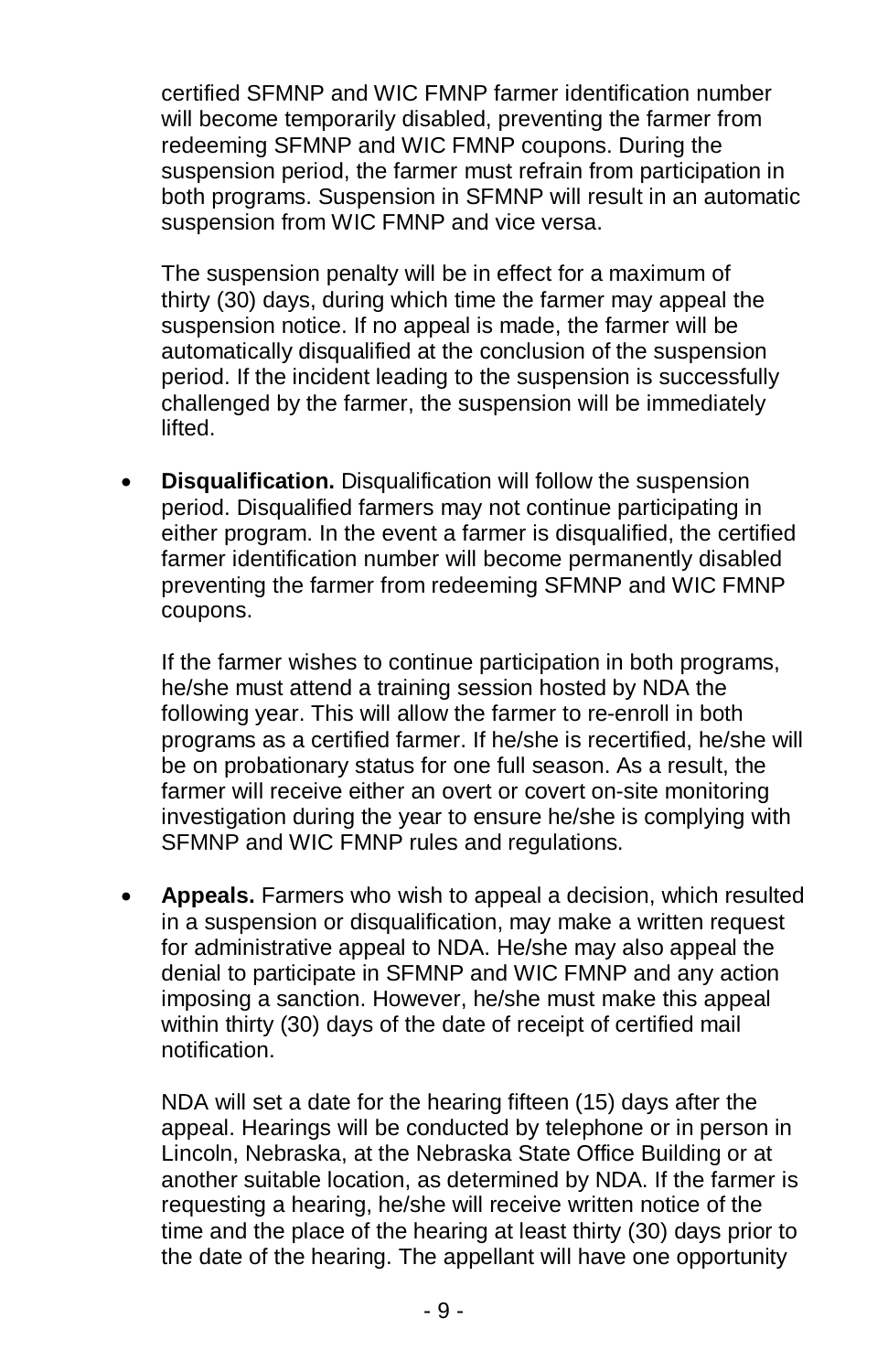to reschedule the hearing date. He/she is also given an opportunity to examine, prior to and during the decision, the documents and records that support the decision under appeal.

At a minimum, the farmer, or his/her representative, will have the opportunity to:

- 1. Present their case;
- 2. Question or disprove any testimony or evidence, including an opportunity to confront and cross-examine adverse witnesses;
- 3. Be represented by counsel;
- 4. Bring witnesses;
- 5. Review the case record prior to the hearing;
- 6. Submit evidence to establish all pertinent facts and circumstances in the case; and
- 7. Advance arguments without undue interference.

An adverse action may, at NDA's option, be postponed until a decision in the appeal is rendered. In a case where an adverse action affects the farmer, a postponement is appropriate where NDA finds that participants would be unduly inconvenienced by the adverse action. In addition, NDA may determine other relevant criteria to be considered in deciding whether or not to postpone an adverse action.

The NDA hearing procedure shall provide the farmer with written notification of the adverse action, the cause(s) for the action, and the effective date of the action, including NDA's determination of whether the action shall be postponed under Section 249.16 (c) of SFMNP Regulations or Section 248.16 (b) of the WIC FMNP Regulations, if it is appealed, and the opportunity for a fair hearing. Such notification will be provided fifteen (15) days before the effective date of the action. The hearing official will be an impartial decision maker.

The decision of the hearing official is given, in writing, to the farmer within fifteen (15) days of the date of the hearing, or within sixty (60) days from the date of receipt of the request for a hearing by NDA.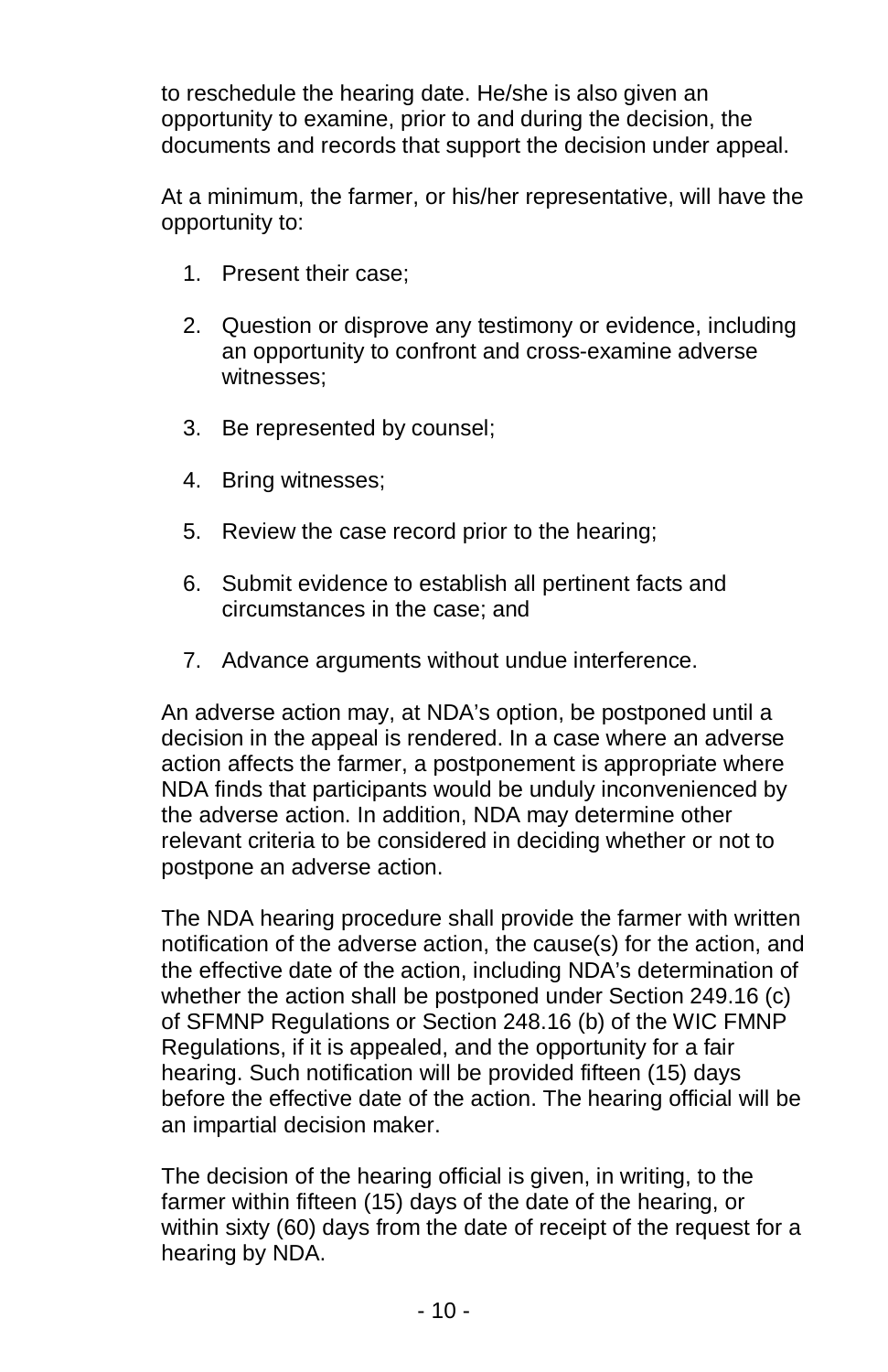All records of the hearing and the decision are available for public inspection for a period of three (3) years. If dissatisfied with the hearing decision, the farmer may appeal to the State Director of Agriculture for further State level review of the decision and a possible rehearing. This appeal must be made within fifteen (15) days of the contested decision of the previous hearing. The same procedures as outlined above are followed.

The State of Nebraska shall follow the Administrative Procedure Act, Neb. Rev. Stat. §§84-901 through 84-920, to allow for due process to local agencies, certified farmers, and participants.

Expiration of the agreement with the farmer and claims actions under the SFMNP and WIC FMNP rules and regulations are not appealable.

If the farmer appeals an adverse action (and is permitted to continue in SFMNP and WIC FMNP while his/her appeal is pending), he/she will continue to be responsible for compliance with the terms of the agreement.

The farmer is required to use a federal immigration verification system to determine the work eligibility status of new employees physically performing services within the state of Nebraska. A federal immigration verification system means the electronic verification of the work authorization program authorized by the Illegal Immigration Reform and Immigrant Responsibility Act of 1998, U.S.C. 1324a, known as the E-Verify Program, or an equivalent federal program designated by the United States Department of Homeland Security, or other federal agency authorized to verify the work eligibility status of a newly hired employee.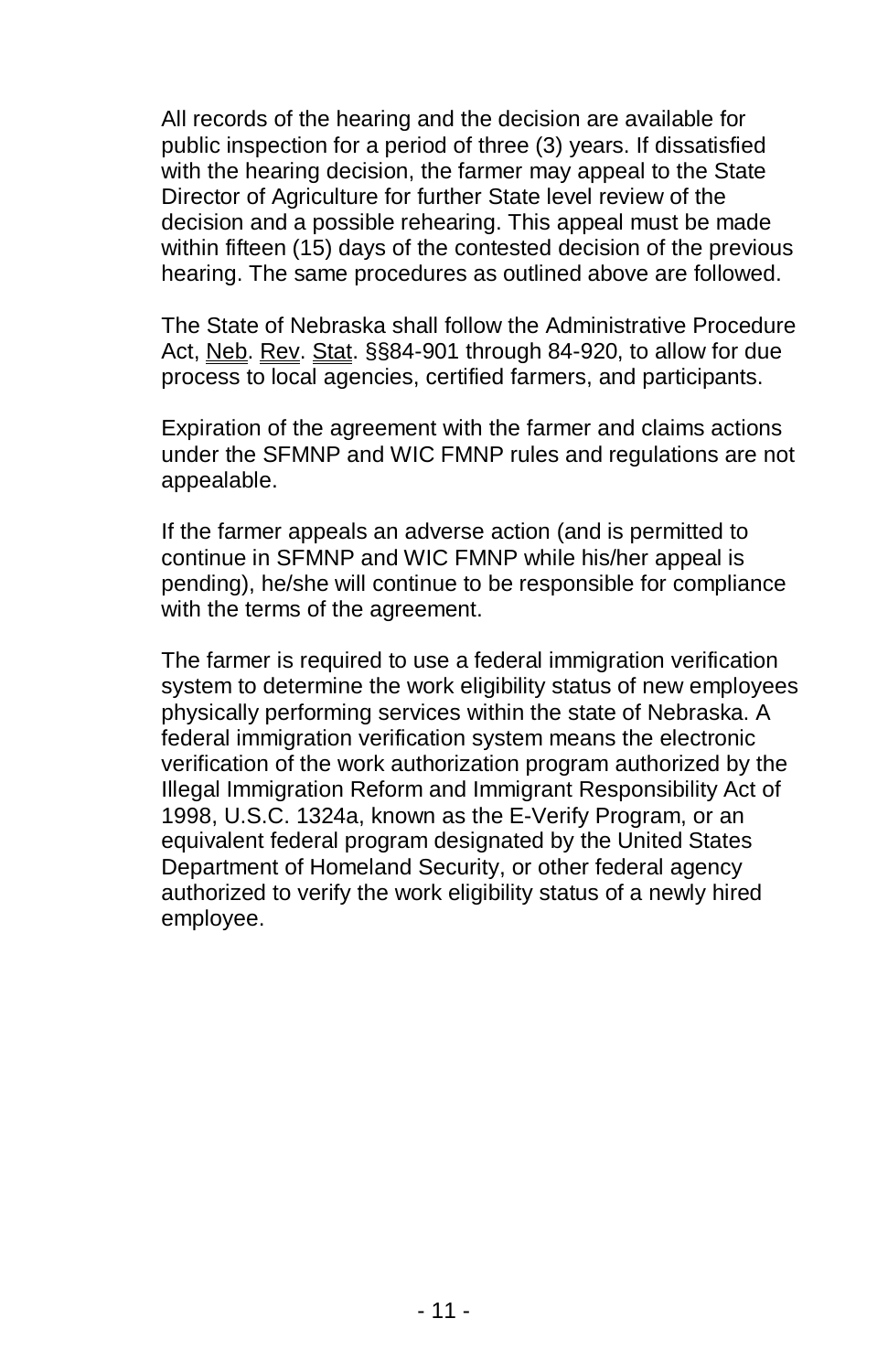## **Eligible Food List:**

Fruits (raw or fresh only): apples, apricots, blackberries, blueberries, cantaloupes, cherries, chokecherries, crabapples, currants, elderberries, gooseberries, grapes, melons, muskmelons, mulberries, raspberries, strawberries, pawpaws, peaches, pears, plums, persimmons, watermelons.

Vegetables (raw or fresh only): arugula, asparagus, artichokes, beans, beets, broccoli, broccoli raab, brussel sprouts, cabbage, calabasa, carrots, cauliflower, celeriac, celery, chayote, swiss chard, collards, mustard, turnip greens, sweet corn, Indian corn, cucumbers, dandelion greens, eggplant, epazote, garlic, green onions, horseradish, Jerusalem artichokes, kale, kohl rabi, leeks, lettuces, mushrooms, okra, onions, oriental vegetables (bitter melons, wax melons), specialty greens, squash tips, parsnips, peas, pea shoot tips, peppers, potatoes, pumpkins, radishes, rhubarb, sprouted seeds (beans, peas, sunflowers), shallots, salad mixes, spinach, squash, squash blossoms, vine tips, sweet potatoes, tomatoes, tomatillos, turnips, vegetable amaranth, watercress, zucchini.

Herbs (fresh only): anise, basil, bay leaves, borage, calamints, camomile, chervil, chives, cilantro, corianders, dill, fennel, germander, hyssops, lemongrass, laurels, lavender, lemon balms, lovage, marjoram, mints, nasturtium, parsley, pennyroyals, plectranthus, oregano, rosemary, sage, santolina, savory, silver beauties, sorrel, thyme, tarragon, fresh locally produced oriental herbs.

Honey is an eligible food for SFMNP, but not WIC FMNP. Below are the eligibility requirements for honey to be considered as an eligible food under Nebraska's SFMNP.

Honey (pure only): Must be unprocessed and locally produced. Allowable forms of honey include the following:

- Comb Honey honey that comes exactly as it was produced in the hive.
- Cut Comb Honey liquid honey that may have added chunks of the honey in the jar.
- Liquid Honey honey that is 100 percent pure is free of visible crystals and has been extracted directly from the honey comb.
- Naturally Crystallized Honey honey that has spontaneously crystallized.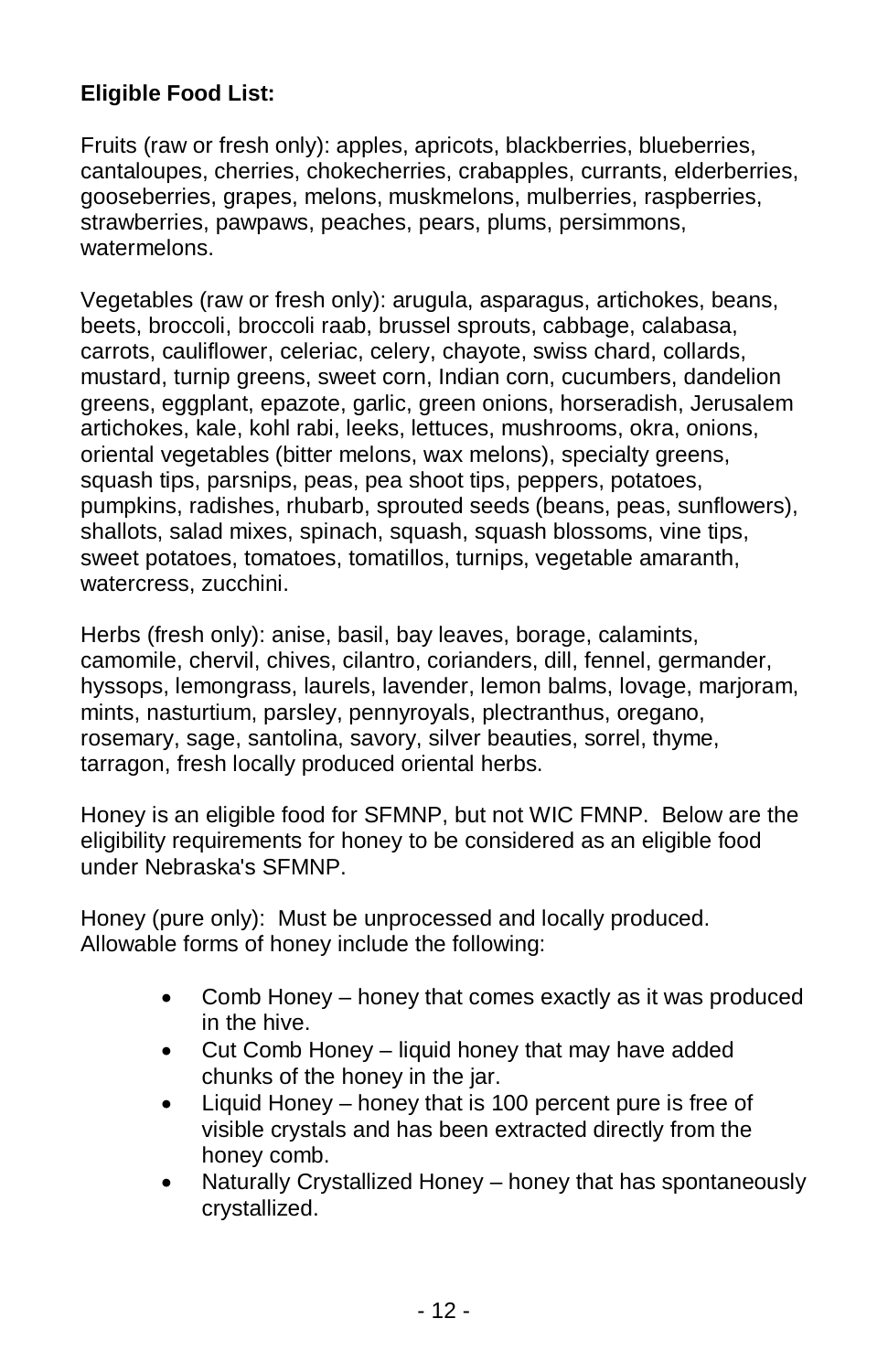- Kosher / Wild / Organic Honey 100 percent pure, conventionally produced honey which is free of chemicals, drugs, and antibiotics.
- Honey Sticks liquid honey in a straw. Unflavored variety only.

Whipped, sugared, creamed, dried, flavored, fruited, pasteurized, or infused honey is not allowed.